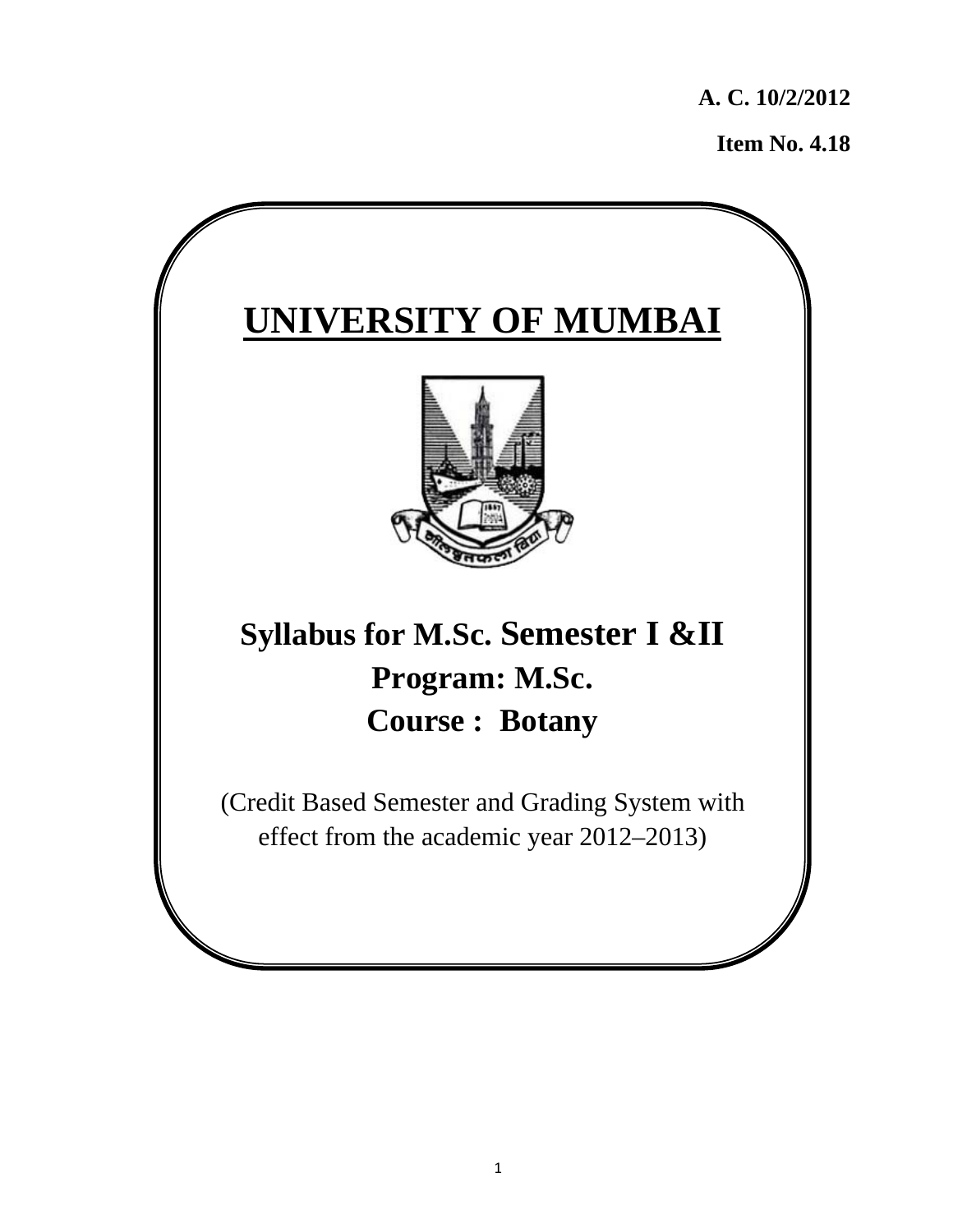### **M.Sc. Semester I and II Botany Syllabus Credit Based and Grading System To be implemented from the Academic year 2012-2013 SEMESTER I**

| <b>Course Code</b> | <b>UNIT</b>                                                        | <b>TOPIC HEADINGS</b>    |   | <b>Credits</b> $\ $ L / Week |  |
|--------------------|--------------------------------------------------------------------|--------------------------|---|------------------------------|--|
|                    | <b>Paper Title: Plant Diversity: CryptogamsI (Algae and Fungi)</b> |                          |   |                              |  |
|                    |                                                                    | <b>Algae</b>             |   |                              |  |
| <b>PSBO101</b>     | $\mathbf{I}$                                                       | <b>Applied Phycology</b> |   |                              |  |
|                    | Ш                                                                  | Fungi                    | 4 |                              |  |
|                    | IV                                                                 | <b>Applied Mycology</b>  |   |                              |  |

|                |    | Paper Title: Plant Diversity - Spermatophyta I<br>(Gymnosperms and Angiosperms) |  |
|----------------|----|---------------------------------------------------------------------------------|--|
| <b>PSBO102</b> |    | <b>Gymnosperms I</b>                                                            |  |
|                |    | <b>Origin of Angiosperms</b>                                                    |  |
|                | Ш  | <b>Angiosperms I</b>                                                            |  |
|                | 17 | <b>Angiosperms II</b>                                                           |  |

|                |    | <b>Paper Title: Plant Physiology</b>   |  |
|----------------|----|----------------------------------------|--|
| <b>PSBO103</b> |    | <b>Photosynthesis I (Eukaryotes)</b>   |  |
|                |    | <b>Photosynthesis II (Prokaryotes)</b> |  |
|                | ш  | <b>Proteins</b>                        |  |
|                | IV | <b>Plant Hormones</b>                  |  |

|                | Paper Title: Cytogenetics, Molecular Biology and<br><b>Biotechnology</b> |                                            |   |  |
|----------------|--------------------------------------------------------------------------|--------------------------------------------|---|--|
|                |                                                                          | <b>Cytogenetics</b>                        |   |  |
| <b>PSBO104</b> | П                                                                        | <b>Molecular Biology</b>                   |   |  |
|                | III                                                                      | <b>Recombinant DNA technology</b>          | 4 |  |
|                | IV                                                                       | <b>Applications of R-DNA</b><br>technology |   |  |

| PSBOP101        | <b>Plant Diversity: Cryptogams I (Algae and Fungi)</b>                    |   |  |
|-----------------|---------------------------------------------------------------------------|---|--|
| <b>PSBOP102</b> | <b>Plant Diversity - Spermatophyta I (Gymnosperms</b><br>and Angiosperms) | 2 |  |
| <b>PSBOP103</b> | <b>Plant Physiology</b>                                                   |   |  |
| PSBOTP104       | <b>Cytogenetics, Molecular Biology &amp;Biotechnology</b>                 |   |  |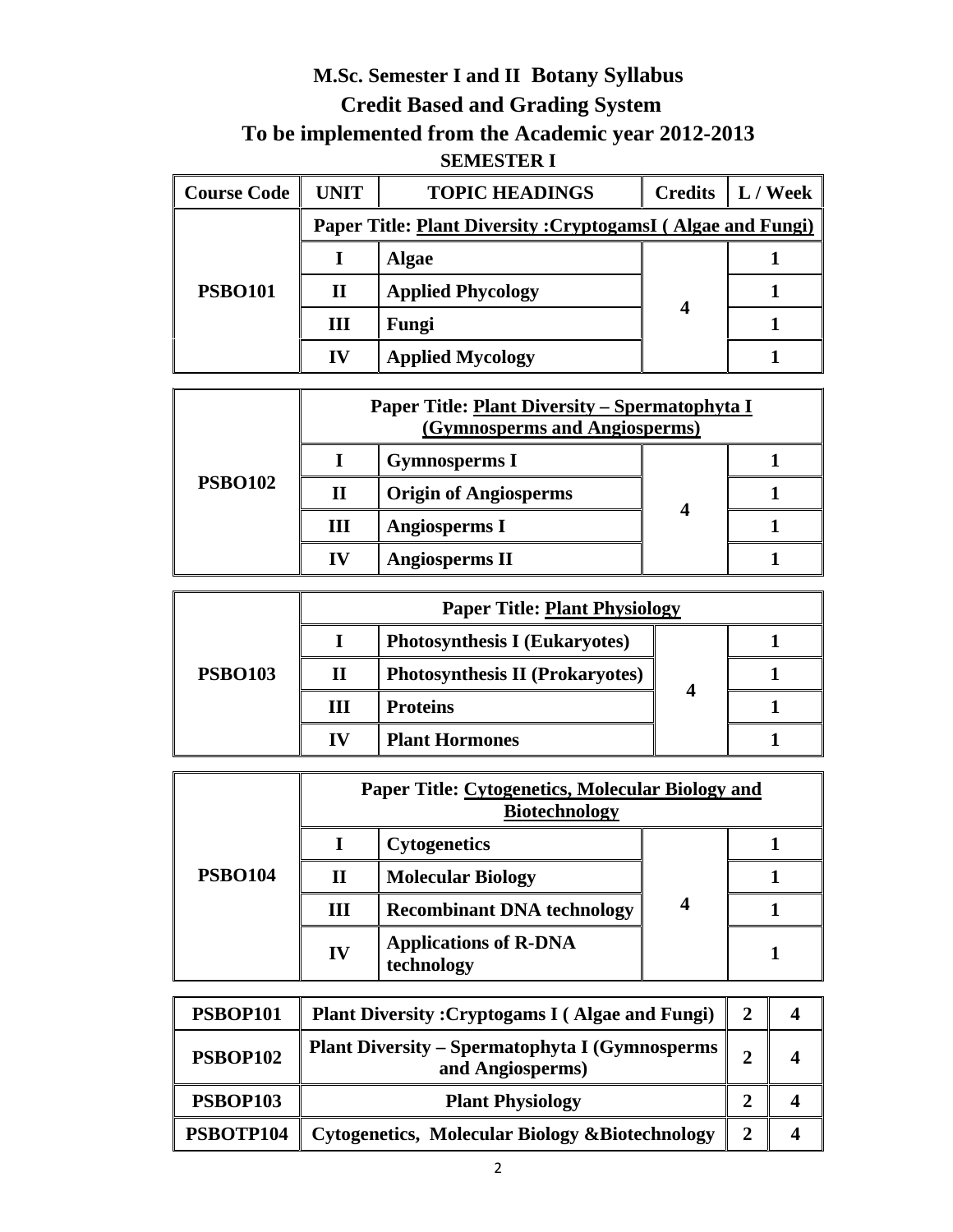### **SEMESTER II**

| <b>Course Code</b> | UNIT         | <b>TOPIC HEADINGS</b>                                                              | <b>Credits</b> | L / Week |
|--------------------|--------------|------------------------------------------------------------------------------------|----------------|----------|
| <b>PSBO201</b>     |              | Title of the Paper: Plant Diversity: Cryptogams II<br>(Bryophyta and Pteridophyta) |                |          |
|                    |              | <b>Bryophyta I</b>                                                                 |                |          |
|                    | $\mathbf{I}$ | <b>Bryophyta II</b>                                                                |                |          |
|                    | III          | Pteridophyta I                                                                     | 4              |          |
|                    | IV           | Pteridophyta II                                                                    |                |          |

| <b>PSBO202</b> |    | Title of the Paper: Plant Diversity: Spermatophyta II<br>(Anatomy, Developmental Botany and Palynology) |   |  |
|----------------|----|---------------------------------------------------------------------------------------------------------|---|--|
|                |    | <b>Anatomy I</b>                                                                                        |   |  |
|                | П  | <b>Anatomy II</b>                                                                                       | 4 |  |
|                | Ш  | <b>Developmental Botany</b>                                                                             |   |  |
|                | IV | <b>Palynology</b>                                                                                       |   |  |

|                |    | Title of the Paper: Plant Physiology and Environmental<br><b>Botany</b> |   |  |
|----------------|----|-------------------------------------------------------------------------|---|--|
| <b>PSBO203</b> |    | <b>Seed Physiology</b>                                                  |   |  |
|                | П  | <b>Stress Physiology</b>                                                |   |  |
|                | Ш  | <b>Environmental Botany I</b>                                           | 4 |  |
|                | IV | <b>Environmental Botany II</b>                                          |   |  |

|                |    | Title of the Paper: Medicinal Botany and Dietetics |  |  |
|----------------|----|----------------------------------------------------|--|--|
| <b>PSBO204</b> |    | <b>Medicinal Botany I</b>                          |  |  |
|                | П  | <b>Medicinal Botany II</b>                         |  |  |
|                | Ш  | <b>Dietetics I</b>                                 |  |  |
|                | IV | <b>Dietetics II</b>                                |  |  |

| <b>PSBOP201</b> | <b>Plant Diversity: Cryptogams II</b><br>(Bryophyta and Pteridophyta)                         |               |  |
|-----------------|-----------------------------------------------------------------------------------------------|---------------|--|
| <b>PSBOP202</b> | <b>Plant Diversity: Spermatophyta II</b><br>(Anatomy, Developmental Botany and<br>Palynology) | $\mathbf{2}$  |  |
| <b>PSBOP203</b> | <b>Plant Physiology and Environmental</b><br><b>Botany</b>                                    | $\mathcal{D}$ |  |
| PSBOP204        | <b>Medicinal Botany and Dietetics</b>                                                         |               |  |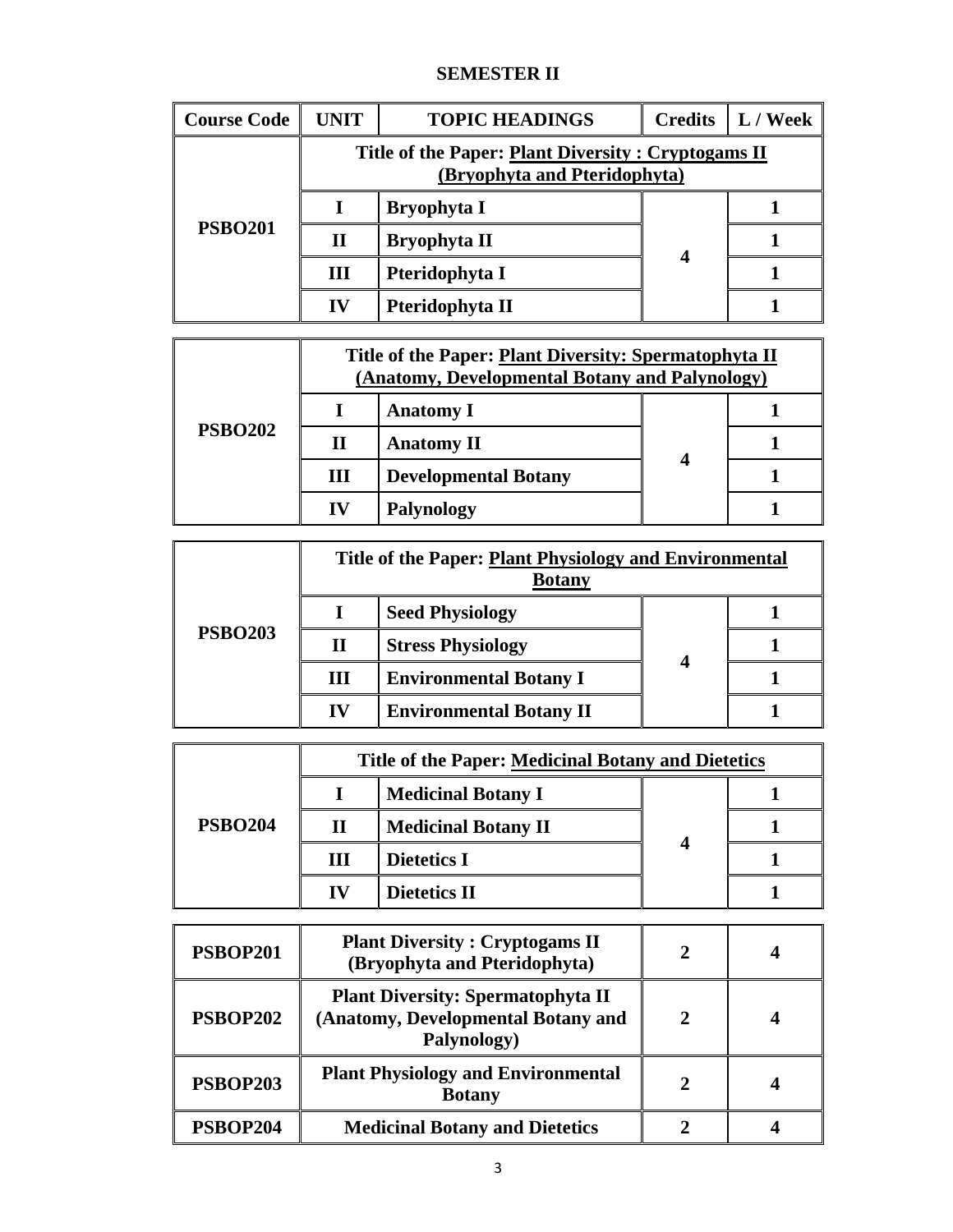# **Semester I Detailed Syllabus Theory**

| <b>Course Code</b>                           | Title                                                                                                                                                                                                                                                       | Credits        |
|----------------------------------------------|-------------------------------------------------------------------------------------------------------------------------------------------------------------------------------------------------------------------------------------------------------------|----------------|
| <b>PSBO101</b>                               | <b>Plant Diversity-Cryptogams I (Algae and Fungi)</b>                                                                                                                                                                                                       | $\overline{4}$ |
| <b>Unit I: Algae</b><br>G.M Smith.           | <b>Classification</b> of Algae up to orders, according to the system proposed by                                                                                                                                                                            | 1              |
| 2. Algae as biofuel                          | <b>Unit II: Applied Phycology</b><br>1. Techniques of culturing Algae                                                                                                                                                                                       | 1              |
| Unit : III Fungi<br>1.<br>Alexopoulos.<br>2. | Classification of fungi, upto orders, according to the system proposed by<br>General account of spore bearing organs and their arrangements in various<br>groups of fungi; spore release and dispersal.                                                     | 1              |
| and forestry.<br>2.<br>and disease cycle :   | <b>Unit: IV Applied Mycology</b><br>1. Mycorrhiza; type, distribution and significance with reference to agriculture<br>Study of the following diseases with reference to symptoms, causal organism<br>a. Late blight of potato<br>b. Covered smut of jowar | 1              |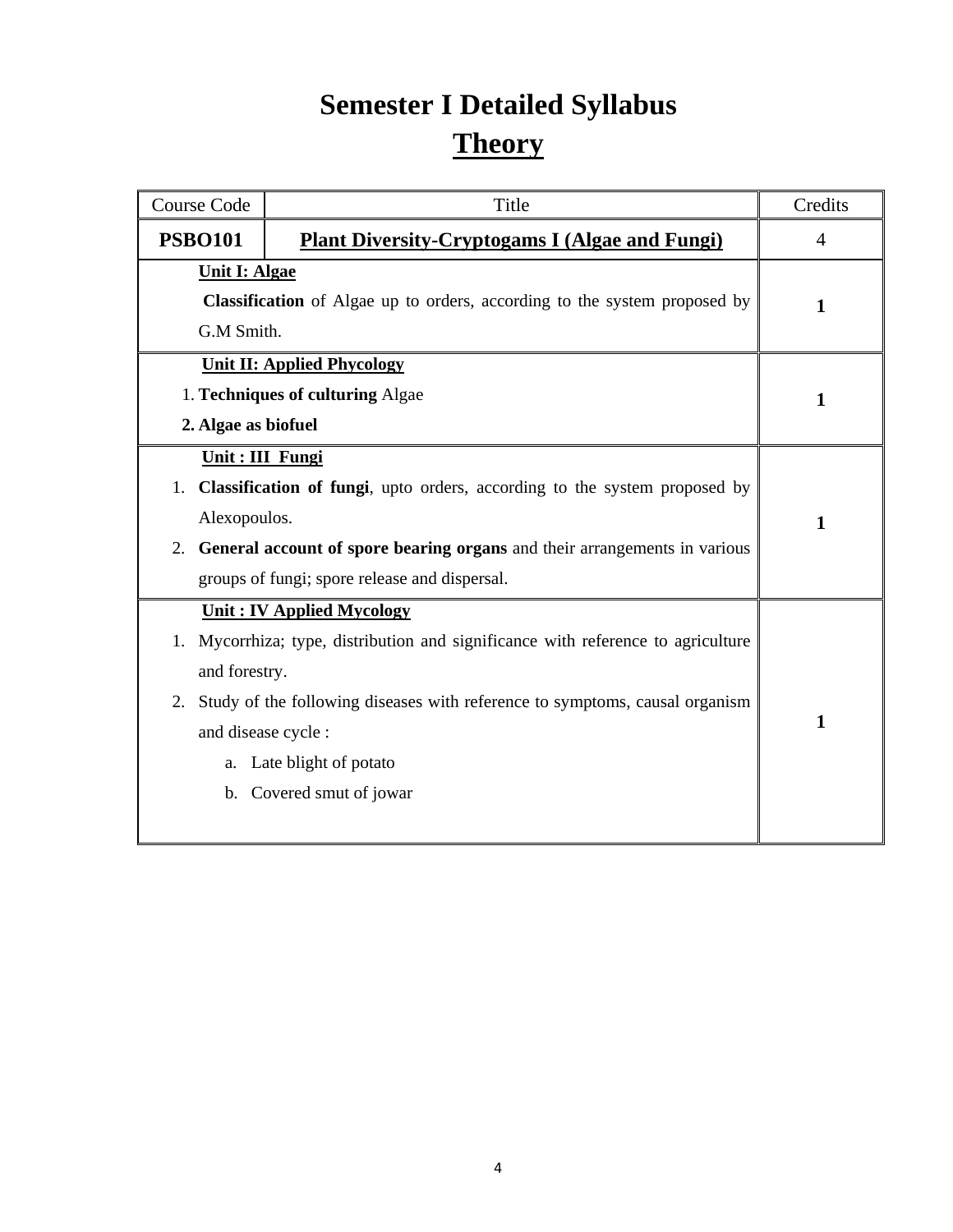| <b>Course Code</b> | Title                                                                               | Credits        |
|--------------------|-------------------------------------------------------------------------------------|----------------|
| <b>PSBO102</b>     | <u> Plant Diversity – Spermatophyta I (Gymnosperms and</u><br><b>Angiosperms</b> )  | $\overline{4}$ |
|                    | Unit I: Gymnosperms I                                                               |                |
|                    | 1. Classification of gymnosperms upto orders according to the system                |                |
|                    | proposed by C. J. Chamberlain.                                                      | $\mathbf{1}$   |
|                    | 2. General<br>characters;<br>affinities<br>interrelationships<br>and<br>of          |                |
|                    | Cycadofilicales, Bennettitales and Cordaitales.                                     |                |
|                    | <b>Unit II: Origin of Angiosperms</b>                                               |                |
|                    | Origin and evolution of angiosperms; the primitive angiospermic flower;             | $\mathbf{1}$   |
|                    | primitive and advanced character in angiosperms.                                    |                |
|                    | <b>Unit: III Angiosperms I</b>                                                      |                |
|                    | 1. International Code of Botanical Nomenclature (I.C.B.N.) History and basic        |                |
|                    |                                                                                     |                |
| Principles.        |                                                                                     |                |
|                    | 2. Principles for assessment of relationships, delimitation of taxa and attribution | $\mathbf{1}$   |
|                    | of rank: a. criteria b. guidelines c. practical considerations, d. use of           |                |
| categories.        |                                                                                     |                |
|                    |                                                                                     |                |
|                    | <b>Unit: IV Angiosperms II</b>                                                      |                |
|                    | 1. Evolution, variation and speciation, Biosystematic categories, Biotypes          |                |
| and Ecotypes.      |                                                                                     | $\mathbf{1}$   |
|                    | 2. Concept of characters: - Introduction, type function values of taxonomic         |                |
|                    | characters- numerical taxonomy, chemotaxonomy, Molecular systematics.               |                |
|                    |                                                                                     |                |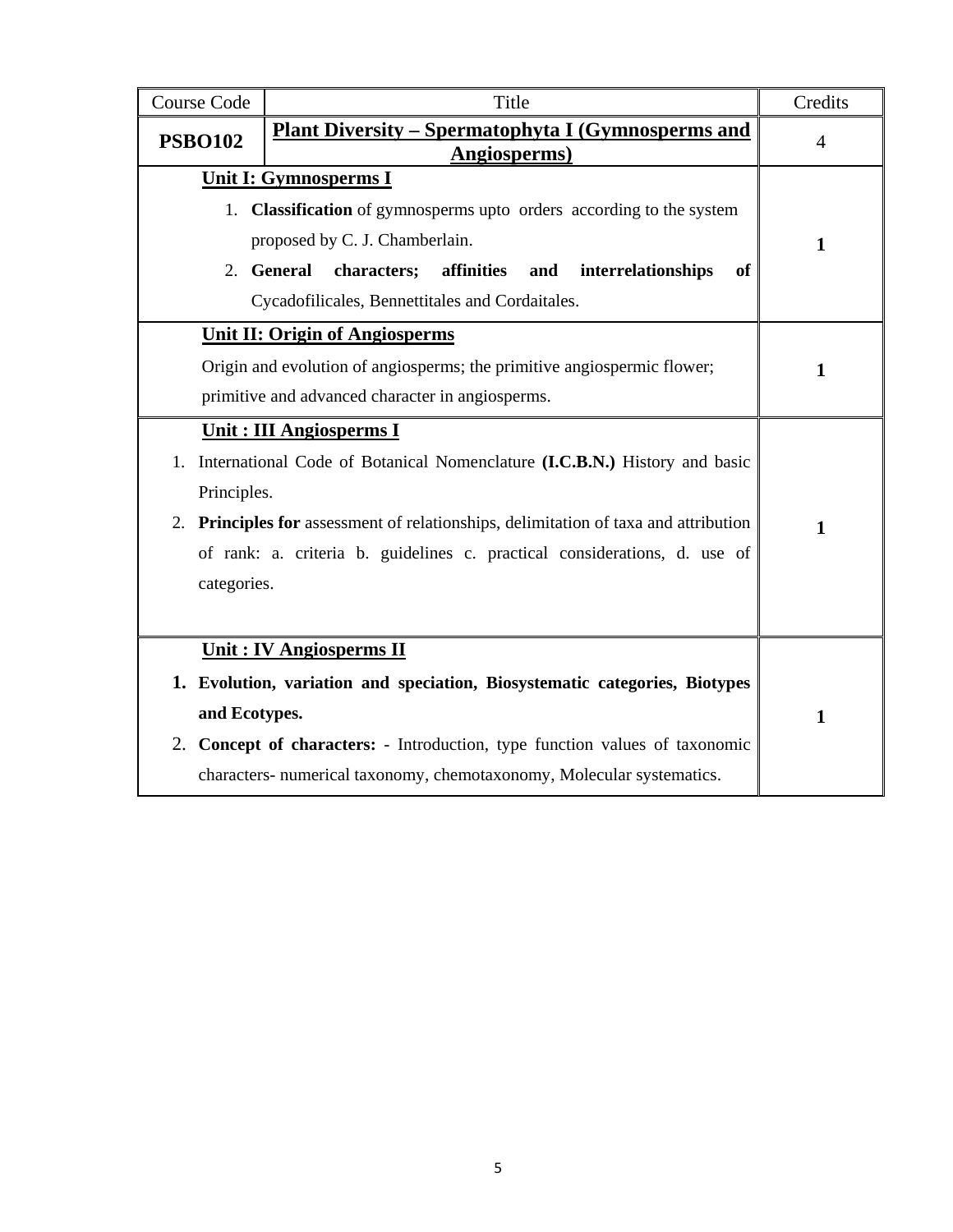| Course Code                                                                                       | Title                                                                          | Credits                 |
|---------------------------------------------------------------------------------------------------|--------------------------------------------------------------------------------|-------------------------|
| <b>PSBO103</b>                                                                                    | <b>Plant Physiology</b>                                                        | $\overline{\mathbf{4}}$ |
|                                                                                                   | <b>Unit I: Photosynthesis I (Eukaryotes)</b>                                   |                         |
| 1.                                                                                                | Regulation of $C_3$ , $C_4$ and CAM pathways of photosynthesis: Role of light  |                         |
|                                                                                                   | in the activation of dark phase enzymes, regulation of RUBISCO, PEPcase,       |                         |
|                                                                                                   | light effect, modulators and coordination of light, dark phase. C <sub>4</sub> |                         |
|                                                                                                   | Photosynthesis: inter and intra-cellular transport of metabolites, carbonic    | $\mathbf{1}$            |
|                                                                                                   | anhydrase, PEPcase, NADP-MDH and PPDK. Regulation of CAM through               |                         |
|                                                                                                   | transport of metabolites.                                                      |                         |
| 2. Pentose Phosphate Pathway and its importance.                                                  |                                                                                |                         |
|                                                                                                   | <b>Unit II: PhotosynthesisII (Prokaryotes)</b>                                 |                         |
|                                                                                                   | Photosynthesis of prokaryotes: Pigment systems in bacteria and                 | $\mathbf{1}$            |
|                                                                                                   | Cyanobacteria, light harvesting mechanisms, reductive TCA cycle.               |                         |
|                                                                                                   | <b>Unit: III Proteins</b>                                                      |                         |
|                                                                                                   | Proteins: Primary, secondary, tertiary and quaternary structural features and  |                         |
| their analysis - Theoretical and experimental; protein folding - biophysical                      |                                                                                | $\mathbf{1}$            |
| and cellular aspects.                                                                             |                                                                                |                         |
|                                                                                                   |                                                                                |                         |
| <b>Unit: IV Plant Hormones</b><br>Plant hormones: Biosynthesis, storage, breakdown and transport. |                                                                                | 1                       |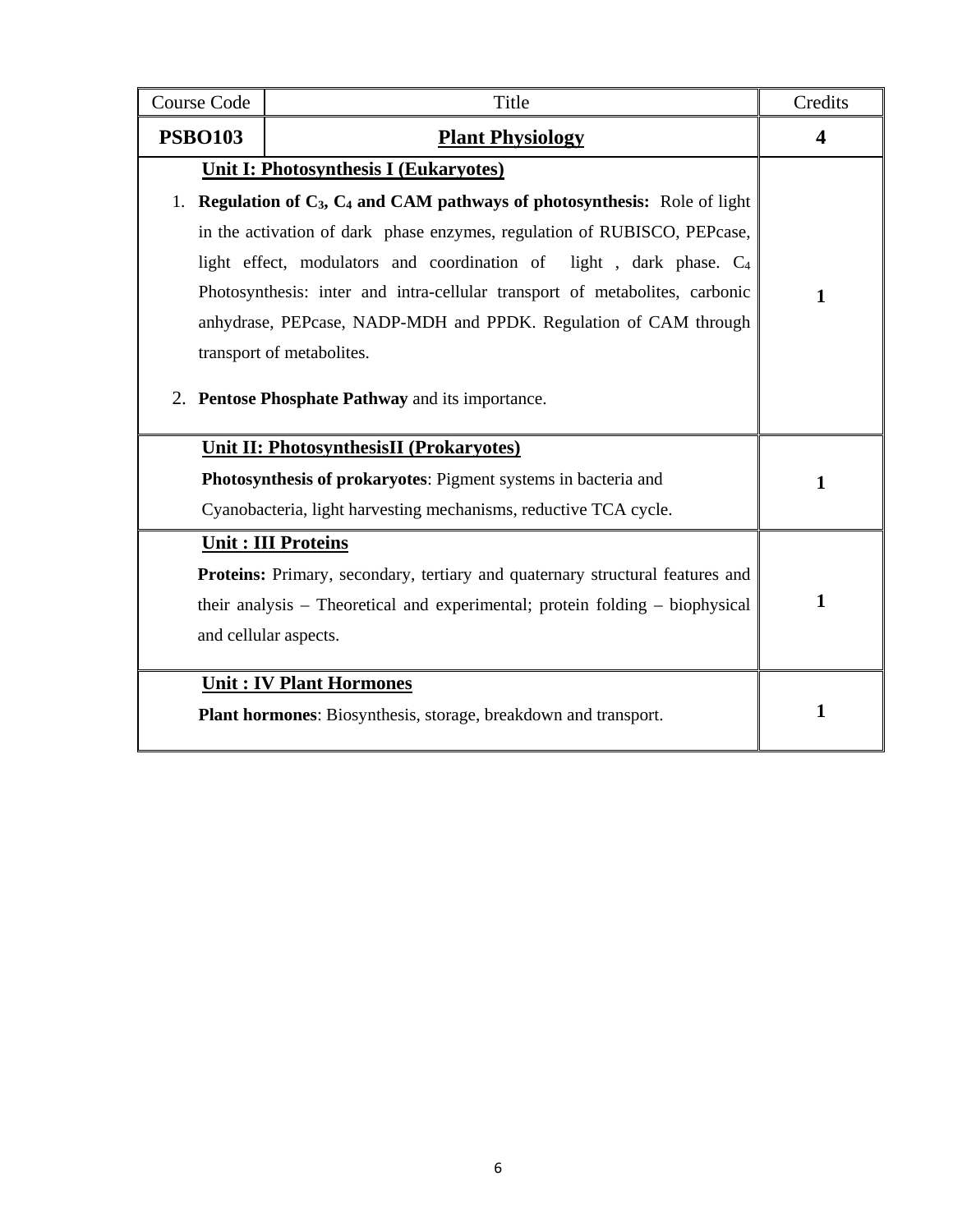| Course Code                                                                                                 | Title                                                                                                                                                                                                                                                                                 | Credits |
|-------------------------------------------------------------------------------------------------------------|---------------------------------------------------------------------------------------------------------------------------------------------------------------------------------------------------------------------------------------------------------------------------------------|---------|
| <b>PSBO104</b>                                                                                              | <b>Cytogenetics, Molecular Biology and Biotechnology</b>                                                                                                                                                                                                                              | 4       |
| <b>Unit I: Cytogenetics</b><br>Cell division and cell cycle: Steps in cell cycle and control of cell cycle. |                                                                                                                                                                                                                                                                                       | 1       |
|                                                                                                             | <b>Unit II: Molecular Biology</b><br><b>Microbial Genetics:</b> Molecular basis of transformation, transduction,<br>Conjugation; fine structure of the gene, T4 Phage, complementation analysis,<br>deletion mapping, cis-trans tests.<br><b>Unit: III Recombinant DNA Technology</b> | 1       |
|                                                                                                             | Vectors in gene cloning: pUC19, phage, cosmid, BAC and YAC vectors.<br>High and low copy number plasmids and its regulation.                                                                                                                                                          | 1       |
| golden rice.                                                                                                | Unit: IV Applications of Recombinant DNA technology<br>Application of recombinant DNA technology for production of herbicide<br>resistant plants, insect resistant plants, improving seed storage proteins and                                                                        | 1       |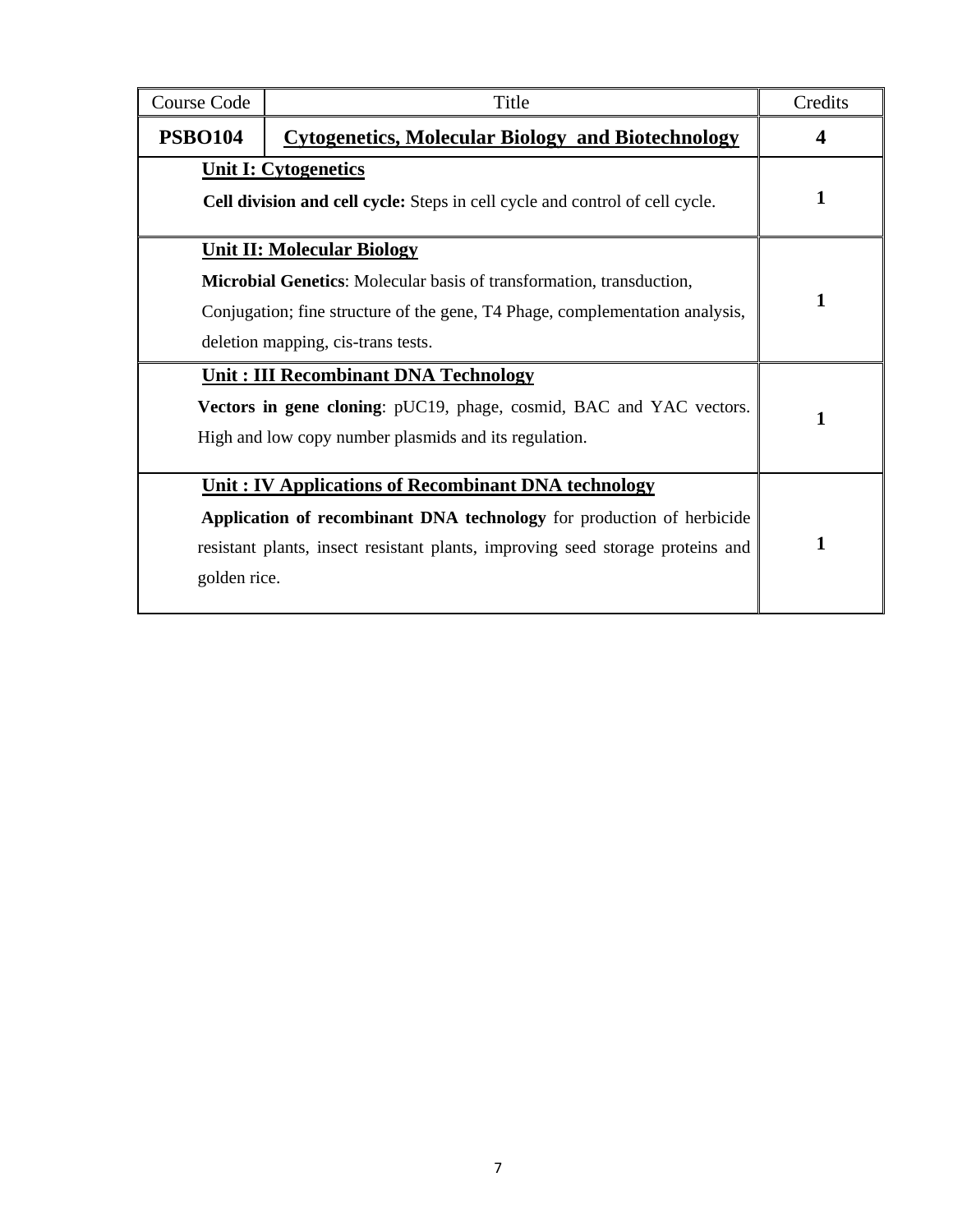|                         |                                                                                           | <b>Practical</b>                                                                                                                                                                  |                |
|-------------------------|-------------------------------------------------------------------------------------------|-----------------------------------------------------------------------------------------------------------------------------------------------------------------------------------|----------------|
| Code                    |                                                                                           | <b>Title</b>                                                                                                                                                                      | <b>Credits</b> |
|                         | <b>PSBOP101</b><br><b>Plant Diversity: Cryptogams I (Algae and Fungi)</b>                 |                                                                                                                                                                                   | $\overline{2}$ |
| 1                       |                                                                                           | Study of following type with reference to their systematic position, thallus and                                                                                                  |                |
|                         |                                                                                           | reproductive structures: Scytonema, Lyngbya, Anabaena, Volvox, Scenedesmus, Ulothrix,                                                                                             |                |
|                         |                                                                                           | Enteromorpha, Pithophora, Closterium, Nitella, Padina and Gracilaria.                                                                                                             |                |
| $\overline{2}$          |                                                                                           | Extraction of algal pigments and their separation by paper chromatography.                                                                                                        |                |
| 3                       |                                                                                           | Preparation of algal herbaria.                                                                                                                                                    |                |
| $\overline{4}$          |                                                                                           | Study of the following type with reference to their systematic position, thallus and                                                                                              |                |
|                         |                                                                                           | reproductive structures: Stemonitis, Saprolegnia, Phytophthora, Xylaria, Peziza,                                                                                                  |                |
|                         |                                                                                           | Daedalea, Claviceps, Fusarium and Trichoderma.                                                                                                                                    |                |
| 5                       |                                                                                           | Study of the disease mentioned in the syllabus (theory) with reference to the symptoms.                                                                                           |                |
|                         |                                                                                           | Causal organisms and disease cycle.                                                                                                                                               |                |
|                         | Plant Diversity – Spermatophyta I (Gymnosperms and<br><b>PSBOP102</b><br>Angiosperms)     |                                                                                                                                                                                   | $\mathbf 2$    |
|                         |                                                                                           | <b>Gymnosperms:</b> A study of following types                                                                                                                                    |                |
|                         |                                                                                           | Cordaites (Fossil) Auraucaria, Cupressus, Podocarpus and Juniperus.                                                                                                               |                |
|                         |                                                                                           | <b>Angiosperms:</b> A study of the following plant families their morphological pecularities<br>and economic importance :                                                         |                |
|                         |                                                                                           | Menispermaceae, Portulacaceae, Guttiferae, Passifloraceae, Rhamnaceae, Sapindaceae,<br>Lythraceae, Boraginaceae, Chenopodiaceae, Liliaceae, Scitaminae, Cyperaceae.               |                |
|                         |                                                                                           | Identification of genus and species with the help of flora volumes. (In addition to the<br>above mentioned families, all families studied in undergraduate classes are included). |                |
|                         | <b>PSBOP103</b>                                                                           | <b>Plant Physiology</b>                                                                                                                                                           | $\mathbf{2}$   |
|                         | <b>Major</b> experiments                                                                  |                                                                                                                                                                                   |                |
| $\mathbf{1}$            | amylase)                                                                                  | Enzyme kinetics: Determination of Km and Vmax of the enzyme amylase purified                                                                                                      |                |
| $\overline{2}$          | DNSA method.                                                                              | Extraction of cellulase from a suitable fungal culture and study of enzyme activity by                                                                                            |                |
| 3                       | Immobilisation of yeast cells and study of invertase activity.                            |                                                                                                                                                                                   |                |
| 4                       | Quantitative study of diurnal fluctuation in titratable acid number (TAN) in a CAM plant. |                                                                                                                                                                                   |                |
| 5                       | Extraction and estimation of GOT and GPT from suitable plant material.                    |                                                                                                                                                                                   |                |
| 6                       | Estimation of the total nitrogen content of a plant using Kjeldahl's method.              |                                                                                                                                                                                   |                |
| <b>Minor experiment</b> |                                                                                           |                                                                                                                                                                                   |                |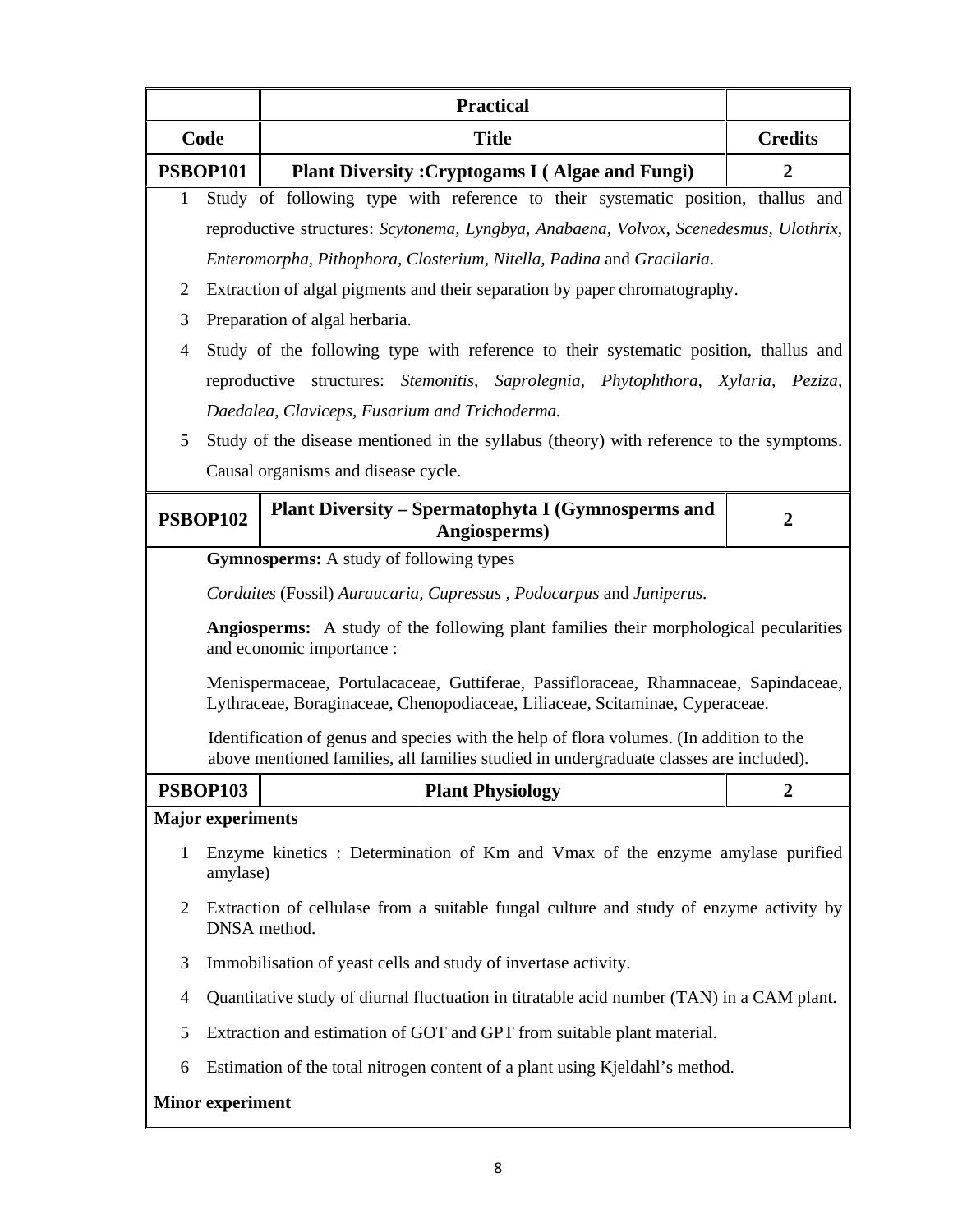- 1 Separation of organic acids by paper chromatography.
- 2 Separation of sugars by paper chromatography.
- **3** A study of the enzyme polyphenol oxidase, from potato peels.
- **4** Solvent extraction of chlorophyll a/b, xanthophylls and study of absorption pattern.

| PSBOP104 |                                                                                | <b>Cytogenetics, Molecular Biology and Biotechnology</b>                            | $\mathbf{2}$ |
|----------|--------------------------------------------------------------------------------|-------------------------------------------------------------------------------------|--------------|
|          |                                                                                | 1. Preparation of cytological stains, fixatives and pretreatment agents.            |              |
|          | Aesculin.                                                                      | 2. Squash preparation from pre-treated root tips (colchicines/ Paradichlorobenzene/ |              |
|          | 3. Squash preparation from mutagen treated root tips for study of aberrations. |                                                                                     |              |
|          |                                                                                | 4. Smear preparation from any suitable plant material.                              |              |
|          |                                                                                | 5. Problems based on:                                                               |              |
|          |                                                                                | Restriction map analysis and construction of restriction maps,                      |              |
|          |                                                                                | Tetrad analysis in <i>Neurospora</i> – two genes and centromere.                    |              |
|          |                                                                                | Deletion mapping in Bacteriophage.                                                  |              |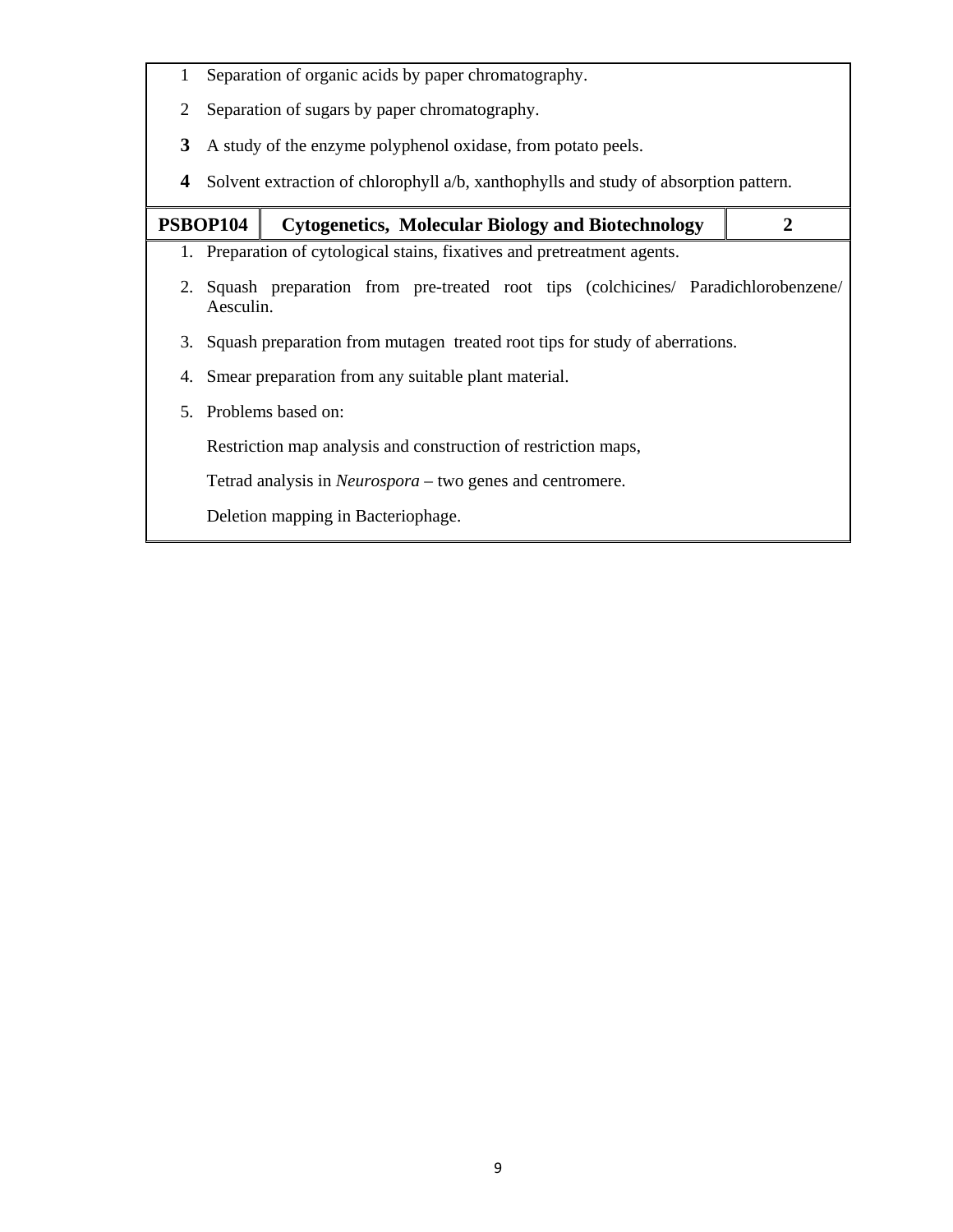### **Semester II Detail Syllabus Theory**

| Course Code                                                                          | Title                                                                         | Credits                 |
|--------------------------------------------------------------------------------------|-------------------------------------------------------------------------------|-------------------------|
| <b>PSBO201</b>                                                                       | <b>Plant Diversity- Cryptogams II (Bryophyta and</b><br>Pteridophyta)         | $\overline{\mathbf{4}}$ |
|                                                                                      | Unit I: Bryophyta I                                                           |                         |
| 1.                                                                                   | Classification of Bryophyta, upto orders, according to the system proposed    |                         |
| by G.M.Smith.                                                                        |                                                                               | 1                       |
| 2.                                                                                   | <b>Alternation of generation in Bryophyta.</b>                                |                         |
|                                                                                      | <b>Unit II: Bryophyta II</b>                                                  |                         |
|                                                                                      | <b>1.Origin and evolution</b> of Bryophyta with reference to habitat and form | $\mathbf{1}$            |
| 2. Evolution of the Sporophyte in Bryophyta                                          |                                                                               |                         |
| Unit: III: Pteridophyta I                                                            |                                                                               |                         |
| <b>Classification</b> of Pteridophyta, upto orders, according to the system proposed |                                                                               | 1                       |
| by G.M.Smith.                                                                        |                                                                               |                         |
| <b>Unit: IV Pteridophyta II</b>                                                      |                                                                               |                         |
| The geological time scale and a study of fossil Pteridophytes (Rhinia,               |                                                                               |                         |
| Horneophyton,                                                                        | Calamites,<br>Lepidodendron,<br>Cladoxylon,<br>Sphenophyllales,               |                         |
| Coenopteridales)                                                                     |                                                                               | $\mathbf{1}$            |
| 2. Economic importance of Pteridophytes;                                             |                                                                               |                         |
| Cultivation and maintenance of ornamental Ferns.<br>3.                               |                                                                               |                         |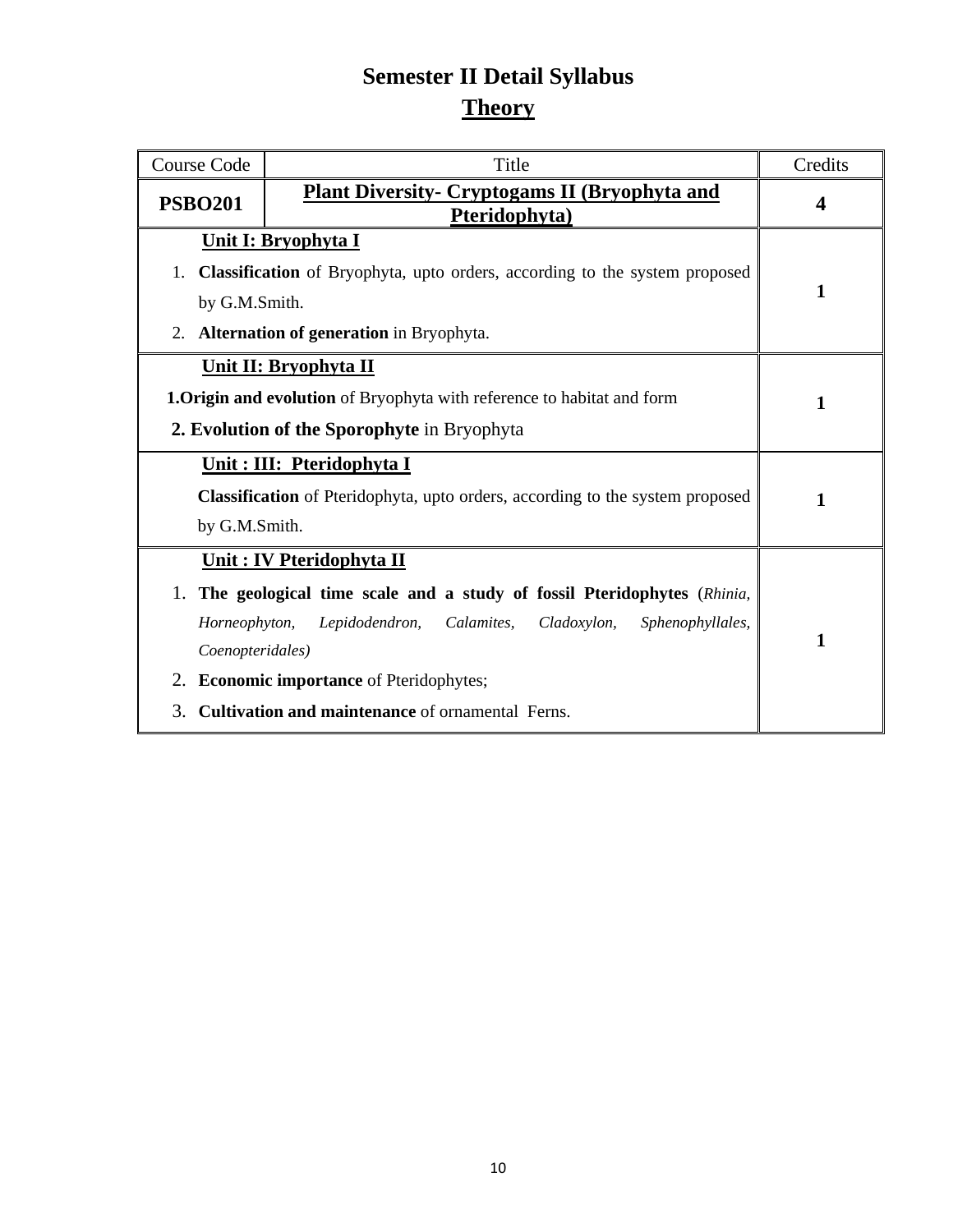| <b>Course Code</b> | Title                                                                                                                                                                                                                                                                                                                                                                               | Credits                 |  |
|--------------------|-------------------------------------------------------------------------------------------------------------------------------------------------------------------------------------------------------------------------------------------------------------------------------------------------------------------------------------------------------------------------------------|-------------------------|--|
| <b>PSBO202</b>     | <b>Plant Diversity - Spermatophyta II (Anatomy,</b>                                                                                                                                                                                                                                                                                                                                 | $\overline{\mathbf{4}}$ |  |
|                    | <b>Developmental Botany and Palynology</b> )                                                                                                                                                                                                                                                                                                                                        |                         |  |
|                    | <b>Unit I: Anatomy I</b><br>1. Meristems: Definition type of meristems, apical cell theory, histogen<br>theory and Tunica corpus theory<br>2. Sensory and tactile tissue system: Tactile sense organs, gravitational<br>and optical sense organs                                                                                                                                    |                         |  |
|                    | <b>Unit II: Anatomy II</b><br>Morphogenesis and organogenesis in plants: Organization of shoot and<br>root apical meristems; shoot and root development, leaf development and<br>phyllotaxy; transition of flowering, floral meristems and floral development<br>in Arabidopsis and Antirrhinum.                                                                                    | 1                       |  |
|                    | Unit: III Developmental Botany<br>1. Male gametophyte: Pollen development and gene expression male sterility<br>sperm dimorphism and hybrid seed production; pollen tube growth and<br>guidance; pollen storage; pollen embryos.                                                                                                                                                    |                         |  |
|                    | 2. Female gametophyte; Types of embryo sacs; structure of embryo sac cells.                                                                                                                                                                                                                                                                                                         |                         |  |
|                    | 3. Pollination, pollen-pistil interaction and fertilization: floral characteristics.                                                                                                                                                                                                                                                                                                |                         |  |
|                    | 4. Mechanism of Pollination and Fertilization:<br>vectors involved in<br>pollination; breeding system; commercial considerations, structure of the<br>pistil; pollen-stigma interactions, sporophytic and gametophytic self-<br>incompatibility (cytological, biochemical and molecular aspects); double<br>fertilization; in vitro fertilization.                                  | $\mathbf{1}$            |  |
|                    | 5. Seed development and fruit growth; endosperm development during Early,<br>Maturation and Desiccation stages; embryogenesis, ultrastructure<br>and<br>nucellar cytology; cell lineage during late embryo development; storage<br>proteins of endosperm and embryo; apomixis; embryo culture; dynamics of<br>fruit growth; biochemistry and molecular biology of fruit maturation. |                         |  |
| 1.                 | <b>Unit: IV Palynology</b><br>Special relationships of pollen grain in pollen tetrads.                                                                                                                                                                                                                                                                                              |                         |  |
| 2.                 | Pollen wall morphogenesis, ultrastructure, primexin formation.                                                                                                                                                                                                                                                                                                                      | $\mathbf{1}$            |  |
| 3.                 | Pollen proteins and allergens.                                                                                                                                                                                                                                                                                                                                                      |                         |  |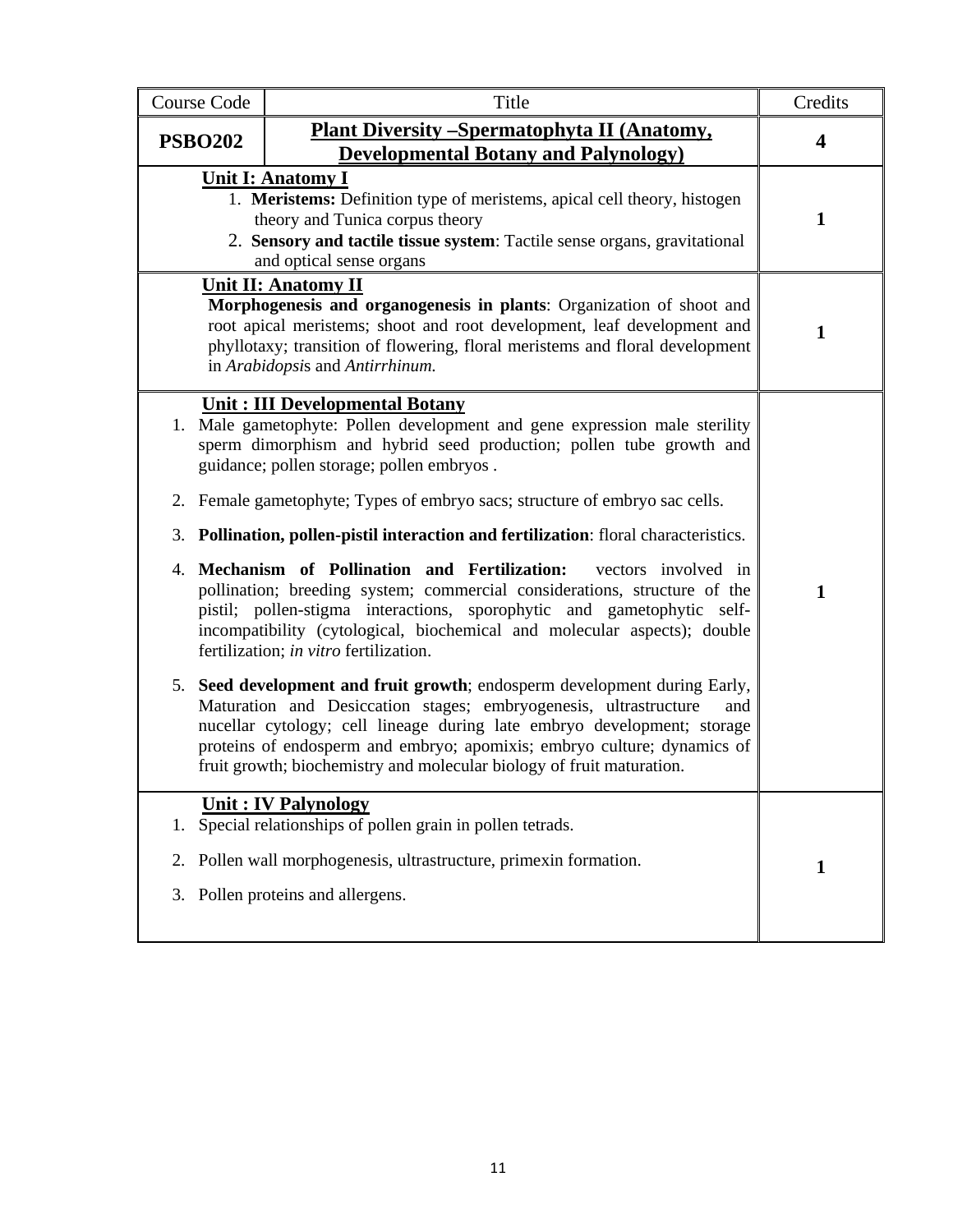| <b>Course Code</b>                                                                                                                                                                                                                    | Title                                                                                                                                                                                                                                                                                                                                                                                                                                                                                                                                                                        | Credits                 |
|---------------------------------------------------------------------------------------------------------------------------------------------------------------------------------------------------------------------------------------|------------------------------------------------------------------------------------------------------------------------------------------------------------------------------------------------------------------------------------------------------------------------------------------------------------------------------------------------------------------------------------------------------------------------------------------------------------------------------------------------------------------------------------------------------------------------------|-------------------------|
| <b>PSBO203</b>                                                                                                                                                                                                                        | <b>Plant Physiology and Environmental Botany</b>                                                                                                                                                                                                                                                                                                                                                                                                                                                                                                                             | $\overline{\mathbf{4}}$ |
| <b>Unit I: Seed physiology:</b><br>Physiology and biochemistry of seed germination mobilization of food reserves,<br>germination and growth factors, seed dormancy, control and release of dormancy.                                  |                                                                                                                                                                                                                                                                                                                                                                                                                                                                                                                                                                              | $\mathbf{1}$            |
| <b>Unit II: Stress Physiology:</b><br><b>Responses of plants</b> to biotic (pathogen and insects) and abiotic (water,<br>temperature and salt) stresses; mechanism of resistance to biotic stress and<br>tolerance to abiotic stress. |                                                                                                                                                                                                                                                                                                                                                                                                                                                                                                                                                                              | 1                       |
|                                                                                                                                                                                                                                       | Unit: III Environmental Botany I<br>1. The Enviroment: Physical environment; biotic environment; biotic and<br>abiotic interactions.<br>2. Habitat and Niche: concept of habitat and niche; niche width and overlap;<br>fundamental and realized niche; resource partitioning; character displacement.<br>3. Population Ecology: Characteristics of a population; population growth<br>curves; population regulation; life history strategies (r and K selection);<br>concept of metapopulation – demes and dispersal, interdemic extinctions, age<br>structured population. | $\mathbf{1}$            |
|                                                                                                                                                                                                                                       | <b>Unit: IV Environmental Botany II</b><br>1. Species interactions: types of interactions, interspecific competition,<br>herbivory, carnivory, pollination and symbiosis.<br>2. Biogeography: Major terrestrial biomes, theory of island biogeography;<br>biogeographical zones of India.<br>3. Environmental Botany- Present concern: Conservation of genetic<br>resources, gene pools land races, Global warming and costal ecosystems.<br>Depletion of forest cover, threats to mangroves. Urbanization and plant cover.                                                  | $\mathbf{1}$            |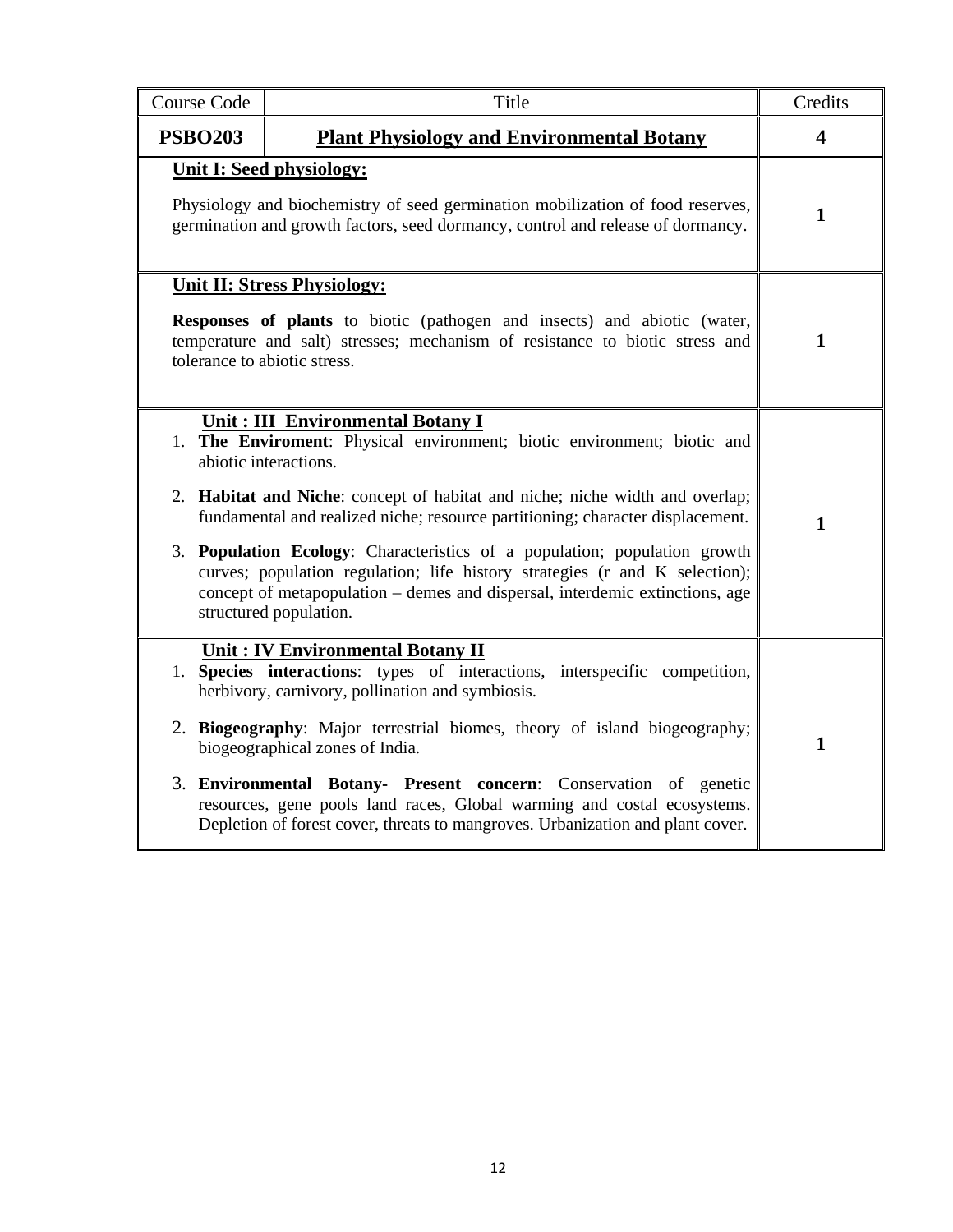| <b>Course Code</b>                                                                 | Title                                                                           | Credits          |
|------------------------------------------------------------------------------------|---------------------------------------------------------------------------------|------------------|
| <b>PSBO204</b>                                                                     | <b>Medicinal Botany and Dietetics</b>                                           | $\boldsymbol{4}$ |
|                                                                                    | <b>Unit I: Medicinal Botany I</b>                                               |                  |
|                                                                                    | Biological source, geographical distribution, physicochemical analysis of       |                  |
|                                                                                    | Tylophora asthmatica (leaf), Fennel and Plantago (fruit/seed), Cinnamon and     |                  |
|                                                                                    | Holarrhena (bark) and Acorus (rhizome) and Tinospora root.                      |                  |
|                                                                                    | <b>Unit II: Medicinal Botany II</b>                                             |                  |
|                                                                                    | <b>Essential oils</b> ( <i>Cinnamon, Eucalyptus</i> and <i>Citronella</i> )     |                  |
| fatty oil (Sesame, Safflower and coconut).                                         |                                                                                 |                  |
| <b>Vegetable fat</b> (Cocum butter and Mahua butter)                               |                                                                                 |                  |
| And Medicinal uses of the above                                                    |                                                                                 |                  |
|                                                                                    | <b>Unit: III Dietetics I</b>                                                    |                  |
|                                                                                    | <b>Therapeutic value of Indian plant foods</b> :-a) rice wheat ; b) gram, green |                  |
|                                                                                    | gram c) lemon, grapes and bananas; d) ginger, turmeric, coriander, garlic,      |                  |
|                                                                                    | asafoetida, cumin and clove.                                                    |                  |
|                                                                                    | <b>Unit: IV Dietetics II</b>                                                    |                  |
| <b>Plant food in the treatment of diseases - anorexia, arthritis constipation,</b> |                                                                                 |                  |
|                                                                                    | diarrhoea, diabetes, exhaustion, hypertension, memory and piles.                |                  |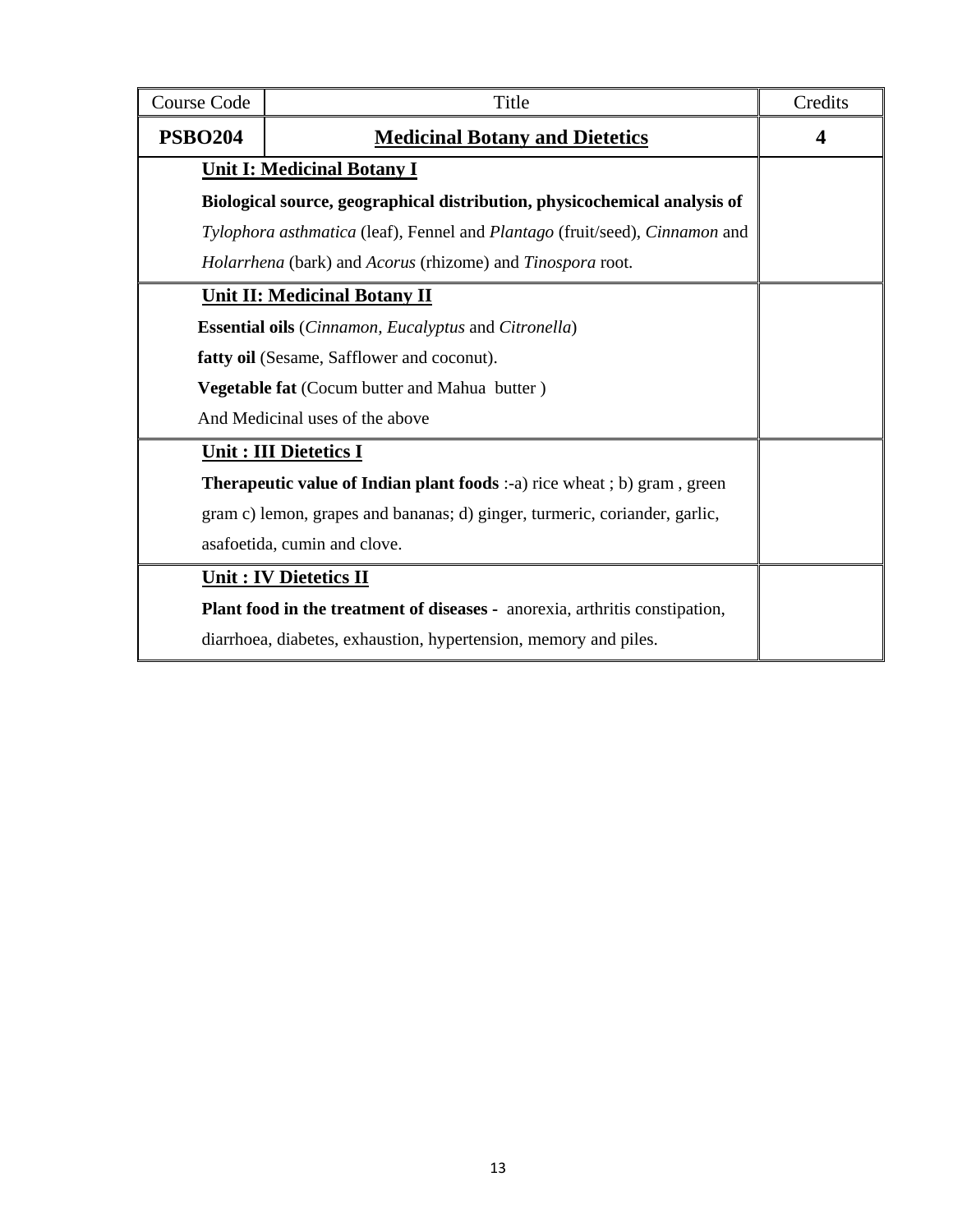## **Practical**

|                | Code                                                                                                               | <b>Title</b>                                                                                                                                                                 | <b>Credit</b>    |
|----------------|--------------------------------------------------------------------------------------------------------------------|------------------------------------------------------------------------------------------------------------------------------------------------------------------------------|------------------|
|                | <b>PSBOP201</b>                                                                                                    | <b>Plant Diversity: Cryptogams II (Bryophyta and</b><br>Pteridophyta)                                                                                                        | $\boldsymbol{2}$ |
|                | 1. Study of vegetative and reproductive structures in Targionia Plagiochasma Fimbraria,<br>Pellia and Pgonganatum. |                                                                                                                                                                              |                  |
|                |                                                                                                                    | 2. Study of vegetative and reproductive structures in : Isoetes, Ophioglossum Pteris,<br>Angiopteris, Lygodium and Azolla                                                    |                  |
|                |                                                                                                                    | 3. Study of fossils: Sigillaria, Calamites, Rhynia, Sphenophyllum and Glossopteris.                                                                                          |                  |
|                | <b>PSBOP202</b>                                                                                                    | <b>Plant Diversity: Spermatophyta II (Anatomy,</b><br><b>Developmental Botany and Palynology)</b>                                                                            | $\boldsymbol{2}$ |
|                | technique.                                                                                                         | 1. Study of wood elements in Annona, Michelia, Sterculia and Thuja, using the maceration                                                                                     |                  |
|                |                                                                                                                    | 2. Study of the following leaves with respect to leaf surface characters (wax, cuticle,<br>epidermis, stomata, epidermal outgrowth): Pistia, Ficus, Avicennia and Peperomia. |                  |
|                |                                                                                                                    | 3. Photosynthetic system in Pinus (arm palisade): Cyperus, Ficus, and Oxalis.                                                                                                |                  |
|                |                                                                                                                    | 4. A study of Microsporogenesis and megasorogenesis with the help of permanent sides                                                                                         |                  |
|                |                                                                                                                    | 5. In vitro germination of pollen grains, effect of temperature on pollen viability and short                                                                                |                  |
|                | term storage.                                                                                                      |                                                                                                                                                                              |                  |
|                |                                                                                                                    | 6. Study of the morphology of the pollen (using Chitale's and acetolysis method) from the                                                                                    |                  |
|                |                                                                                                                    | families; Malvaceae, Asteraceae, Convolvulaceae, Labiatae and Graminae.                                                                                                      |                  |
|                | <b>PSBOP203</b>                                                                                                    | <b>Plant Physiology and Environmental Botany</b>                                                                                                                             | $\boldsymbol{2}$ |
|                |                                                                                                                    | Practical exercises are planned for better understanding of the state of environment, rather than 5-                                                                         |                  |
|                |                                                                                                                    | hour units. Field exercises are expected to be completed during excursion and field diaries                                                                                  |                  |
|                |                                                                                                                    | maintained for submission during tests. Other practical work can be carried out in the laboratory                                                                            |                  |
|                |                                                                                                                    | with help of plant and soil samples collect from the field.                                                                                                                  |                  |
|                | <b>Major experiments</b>                                                                                           |                                                                                                                                                                              |                  |
| $\mathbf{1}$   |                                                                                                                    | Breaking of seed dormancy by Physical and Chemical methods                                                                                                                   |                  |
| $\overline{2}$ |                                                                                                                    | Assessing seed viability by TTC method                                                                                                                                       |                  |
| 3              |                                                                                                                    | Determination of Nygard index of algae in a water body.                                                                                                                      |                  |
| 4              |                                                                                                                    | Determination of dust load on lives of roadside plant.                                                                                                                       |                  |
| 5              |                                                                                                                    | Comparison of two population of a species collected from two areas.                                                                                                          |                  |
| 6              |                                                                                                                    | Determination of primary production of an area by harvest method.                                                                                                            |                  |
| 7              |                                                                                                                    | Determination of primary production of an area by chlorophyll method.                                                                                                        |                  |
| 8              |                                                                                                                    | Determination of primary aquatic production by harvest method.                                                                                                               |                  |
| 9              |                                                                                                                    | Determination of mechanical composition of soil by international pipette method.                                                                                             |                  |